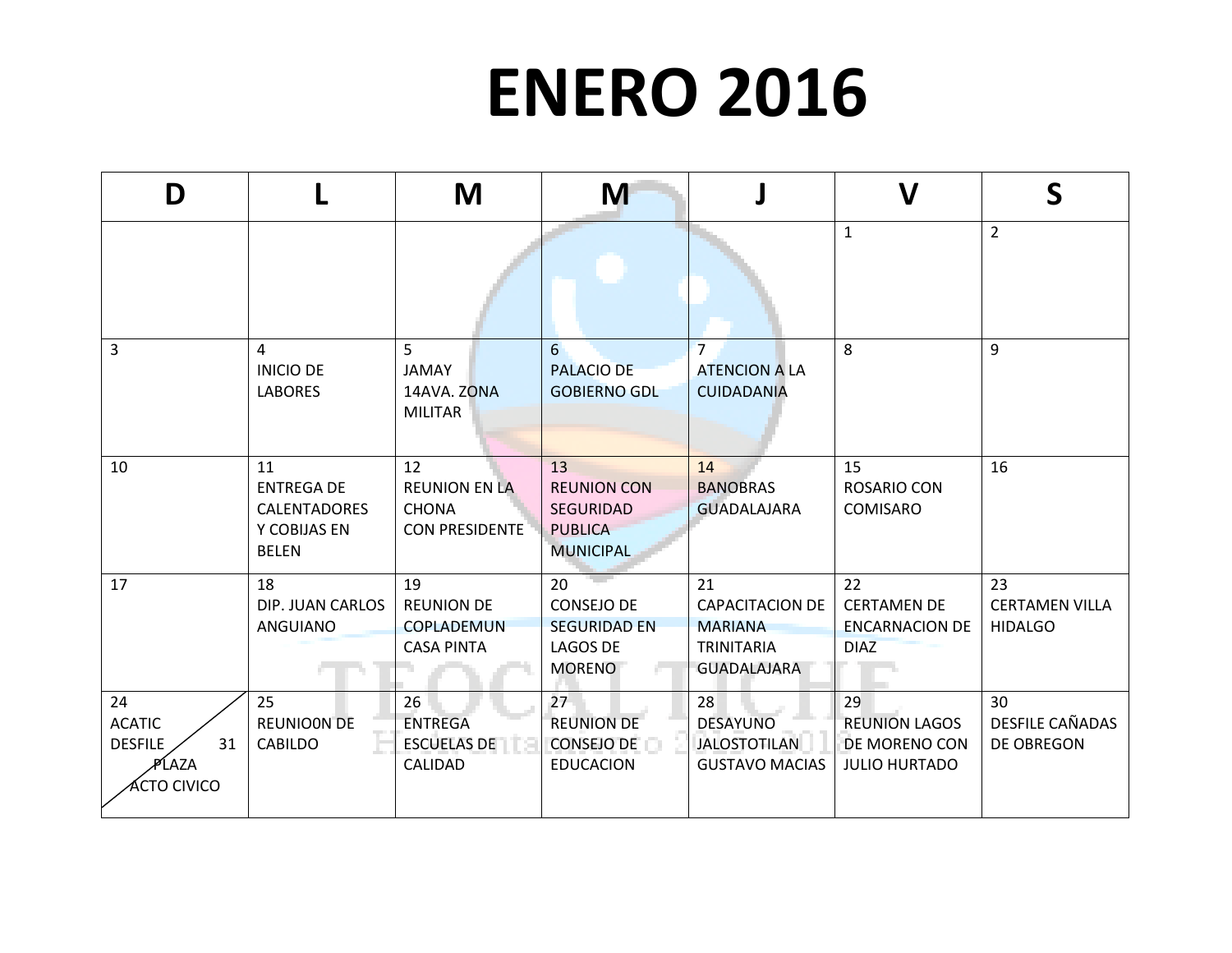## **FEBRERO 2016**

| D                                                                           |                                                                                                           | M                                                                                              | M                                                                                  |                                                                                          | $\mathsf{V}$                                                                   | S                                                                                           |
|-----------------------------------------------------------------------------|-----------------------------------------------------------------------------------------------------------|------------------------------------------------------------------------------------------------|------------------------------------------------------------------------------------|------------------------------------------------------------------------------------------|--------------------------------------------------------------------------------|---------------------------------------------------------------------------------------------|
|                                                                             | $\mathbf{1}$<br><b>REUNION CON</b><br>PRESIDENTE DE<br><b>ENCARNACION DE</b><br><b>DIAZ</b>               | $\overline{2}$<br><b>INFORME DEL</b><br><b>GOBERNADOR</b><br>PALACIO DE<br><b>GOBIERNO GDL</b> | $\overline{3}$<br><b>REUNION DE</b><br><b>DIRECTIVOS DEL</b><br>AYUNTAMIENTO       | $\mathbf{A}$<br><b>JUEVE MAS</b><br><b>CERCA</b><br><b>TEOCALTICHE</b>                   | 5<br><b>ENTREGA DE</b><br><b>COLCHONETAS</b><br><b>ANALCO</b>                  | 6<br><b>ENTREGA DE</b><br>COBIJAS/COLCHONETAS<br>EN FCO. VILLA Y<br><b>CERRITO COLORADO</b> |
| $\overline{7}$<br><b>JALOSTOTITLAN</b>                                      | 8<br><b>ENTREGA DE</b><br><b>COLCHOMETAS E</b><br><b>INAGURACION DE</b><br><b>FIESTAS</b><br>MECHOACANEJO | $\overline{9}$<br><b>ATENCION A LA</b><br><b>CIUDADANIA</b>                                    | 10<br><b>ENTREGA DE</b><br><b>CALCAMONIAS</b><br><b>EN DIF</b><br><b>MUNICIPAL</b> | 11<br><b>JUEVES MAS</b><br><b>CERCA BELEN</b><br><b>DEL REFUGIO</b>                      | 12<br><b>REUNIOIN DE</b><br><b>COMISARIOR</b><br><b>MUNICIPALES</b>            | 13                                                                                          |
| 14                                                                          | 15<br><b>CITA CONAZA</b><br><b>AGUASCALIENTES</b>                                                         | 16<br><b>REUNION TEMAS</b><br>DE BASURA EN<br><b>SAN ISIDRO</b>                                | 17<br><b>REUNIOIN DE</b><br><b>CULTURA</b>                                         | 18<br><b>INAGURACION</b><br><b>DE PLANTA</b><br><b>TRATADORA EN</b><br><b>EL TABLERO</b> | 19<br><b>DESAYUNO EN</b><br><b>JAMAY EN LA</b><br>14AVA ZONA<br><b>MILITAR</b> | 20<br><b>CONCIERTO DAVID</b><br><b>BARANDELA PLAZA</b><br><b>PRINCIPAL</b>                  |
| 21<br><b>SALIDA A</b><br>MEXICO D.F                                         | 22<br>CD. DE MEXICO<br><b>ININ</b>                                                                        | 23<br>CD. DE MEXICO<br><b>CONGRESO</b>                                                         | 24<br>CD. DE MEXICO<br><b>CONADE</b>                                               | 25<br>CD. DE MEXICO<br><b>SEDENA</b>                                                     | 26<br><b>ATENCION A LA</b><br><b>CIUDADANIA</b>                                | 27                                                                                          |
| 28<br><b>COMIDA CON</b><br><b>DAID</b><br><b>BARANDELA</b><br><b>ACATIC</b> | 29<br><b>REUNIOIN DE</b><br><b>CABILDO</b>                                                                |                                                                                                | Avuntamiento                                                                       | 2015<br>- 2018                                                                           |                                                                                |                                                                                             |